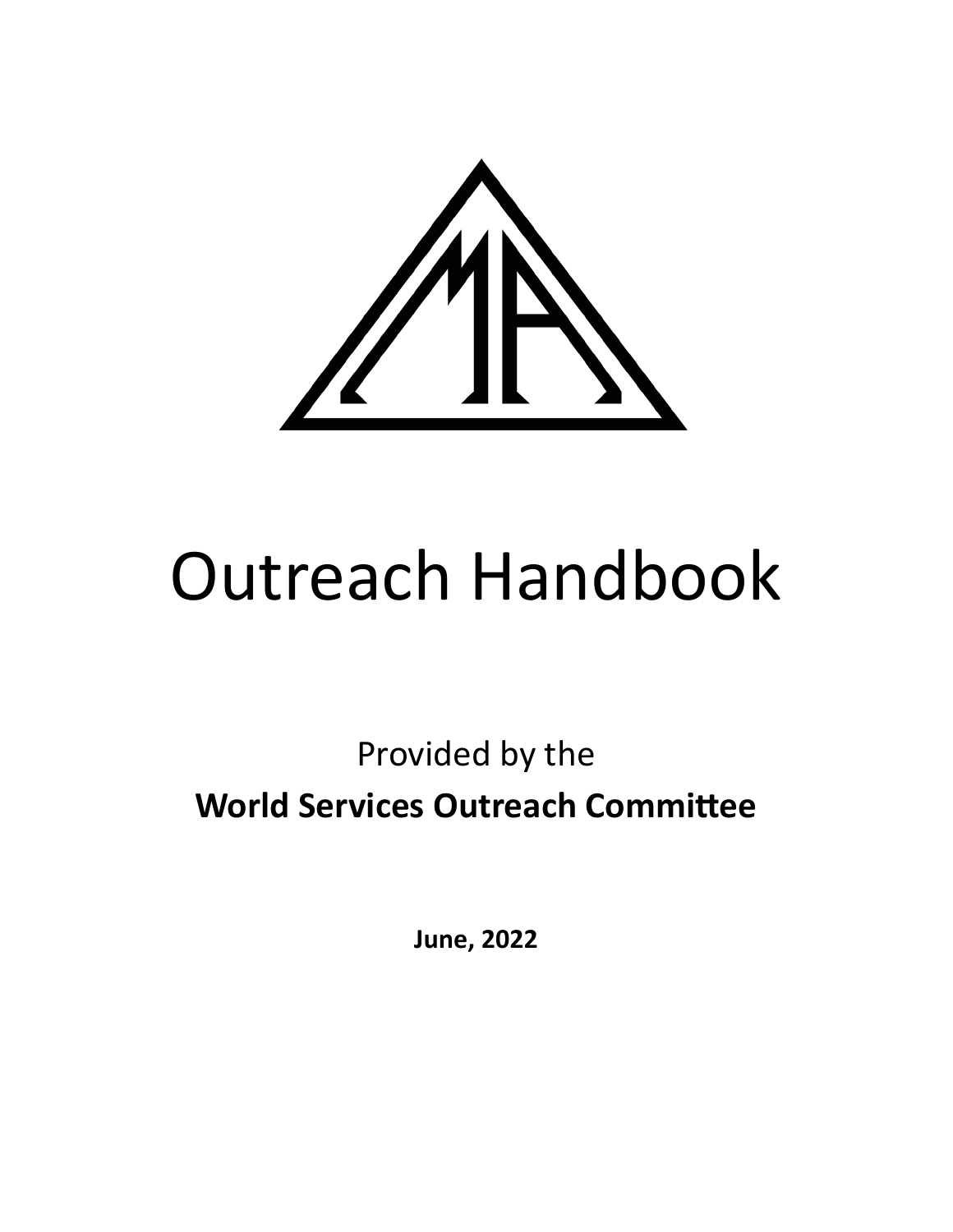## **TABLE OF CONTENTS**

| Cooperation with Hospitals & Institutions (H&I) |  |
|-------------------------------------------------|--|
|                                                 |  |
|                                                 |  |
|                                                 |  |

### **FOREWORD**

From the very first moments that marijuana addicts started to come together, the need for outreach was born. Outreach service exists at all levels of Marijuana Anonymous. When we travel to meetings in nearby cities or states, when we answer our District phone lines and web inquiries, when we make ourselves available to the still suffering addicts or their family members in our local communities, we are doing outreach service work.

Outreach is about *overcoming isolation*. Isolation comes in many forms: long distances, natural obstacles, cultural differences, prison walls, and such. Public Information (PI) addresses those outside our fellowship, and Hospitals & Institutions (H&I) brings our message to addicts seeking recovery "on the inside" -- in hospitals, prisons, sober living homes, etc. Outreach work fosters communication, unity, participation, and hope *between* MA members.

This handbook is a compilation of recommended Outreach committee practices and available information. The purpose is simple: to ensure that any individual, meeting, Region, or District can be connected to the MA service structure. Members are supported in fulfilling our primary purpose -- sharing our experience, strength, and hope with each other that we may solve our common problem and help others to recover from marijuana addiction.

It is in the spirit of service that we present this body of work to the MA Fellowship.

- The MA World Services Outreach Committee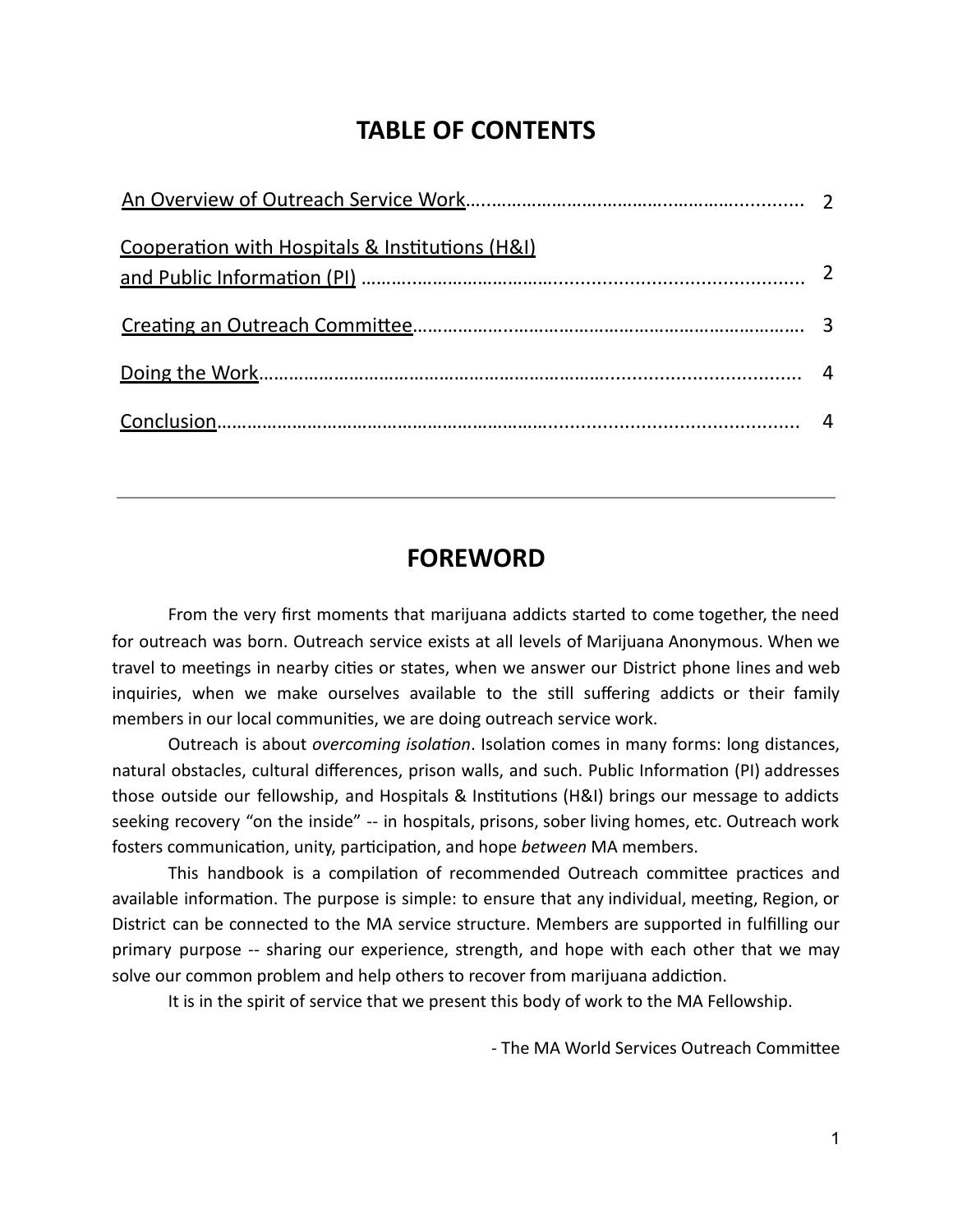#### **An Overview of Outreach Service Work**

The goals of Outreach service are to assist groups in solving problems that may impede their growth, or threaten their survival, and to help groups overcome many kinds of isolation. We do this by encouraging increased contact, knowledge, and exposure to other MA members, and to the MA service structure. The fundamental approach in Outreach efforts is to help members to help themselves.

Outreach service is meant to complement rather than duplicate the activities of any existing service committee. PI committees convey MA information to the general public, including the media. H&I committees bring panels or meetings to marijuana addicts who are in treatment or confined to prisons. While PI and H&I service work focuses on helping the marijuana addict not currently part of MA, Outreach focuses on supporting MA members to build fellowship and camaraderie. The activities of existing District, Region, or meeting subcommittees vary widely, each one tailored to the needs of those it serves. There are, however, common themes and tasks shared by many who participate in Outreach efforts. While none do all, most Outreach subcommittees do perform some of the following functions:

- $\triangle$  Provide a direct line of communication to remote members
- $\triangle$  Present or take part in activities designed to bring members together
- ❖ Assist groups in need of support
- ❖ Encourage members to be involved in MA service
- $\triangle$  Send out local area meeting information to new meetings and individuals
- ❖ Encourage new meengs to register with World Services
- ❖ Answer area helplines or emailed requests for support
- ❖ Foster nearby meeting growth
- ❖ Share experience with Regions becoming Districts
- ❖ Collaborate with PI and H&I subcommittees
- ❖ Connect members or groups to MA resources
- ❖ Participate on the World Services Outreach Committee

Outreach is not intended to be a service that starts new meetings. Instead, we connect and support members to start and maintain their own meetings. This is done by sharing information and resources about the program of MA, and fostering member access to the MA service structure. Assisting groups in need of support, helping Group Service Representatives (GSRs) to attend District Service Committee (DSC) meetings, and helping new groups join DSC structures are all part of serving our local communities.

Some factors that contribute to members being detached from the service structure are geographic, language, or cultural barriers. One of our main goals is to bring lone members together with other parts of MA. These services can include facilitating correspondence, coordination of long distance travel to support remote members or groups, maintaining contact information, helping to plan activities for those who could not otherwise come together, and submitting information to World Services newsletters. Service work focused on understanding differing cultural practices can also be helpful in connecting with marijuana addicts from various backgrounds.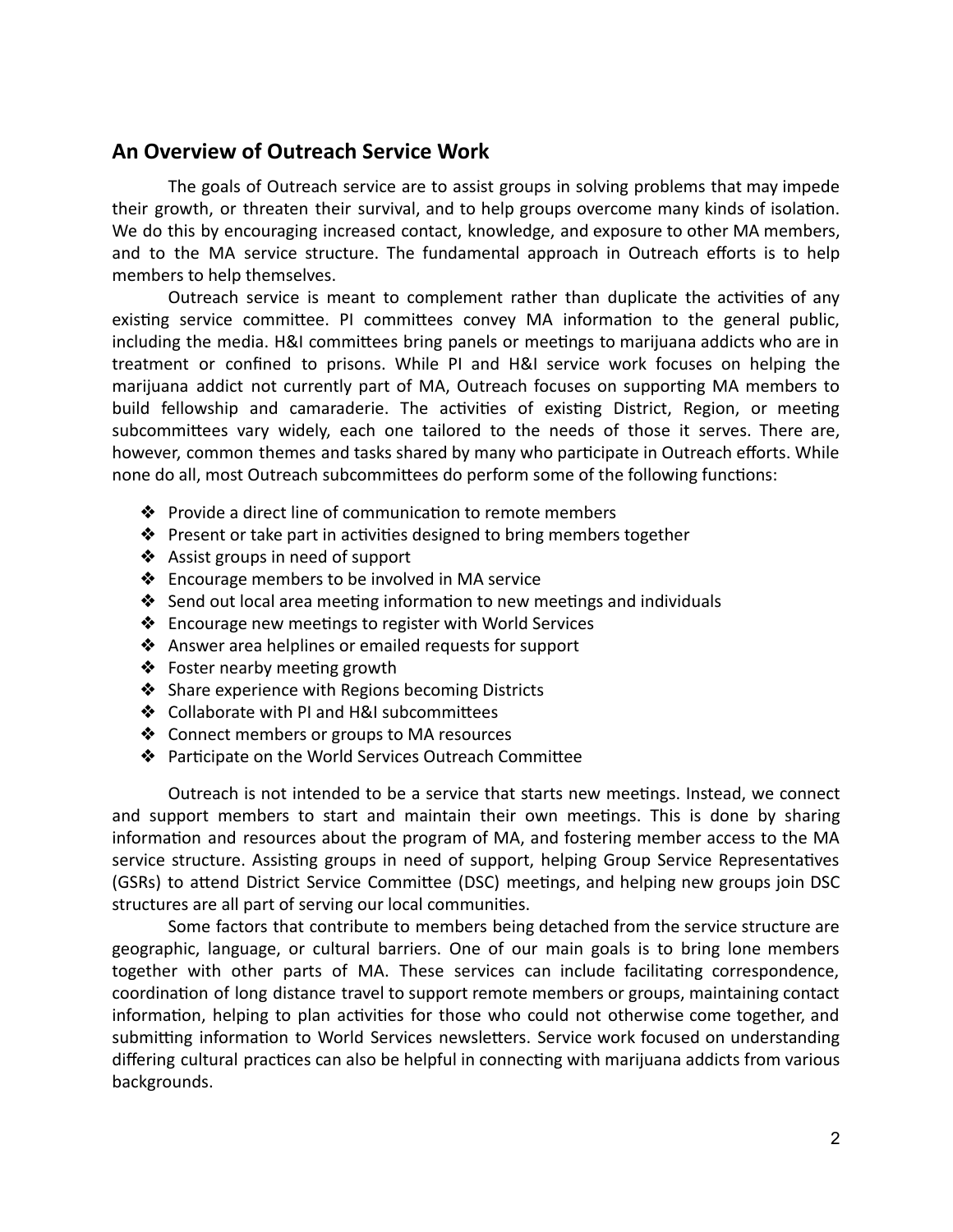In 2020, MA World Services' Outreach Committee formed a Representation and Accessibility (R&A) subcommittee. Forming an R&A subcommittee of your own can clarify and center topics like visibility, safety, equity, access, and upholding the spirit of the MA Traditions. This subcommittee works so that communities might feel some liberation from feelings of exclusion which damage their recovery and emotional sobriety. Everyone should feel welcome and able to get involved on meeting, Region, and District levels if they wish to be of service. It is important to not only talk about these issues, but to actively work on them with actions that support all currently underrepresented or marginalized identities.

#### <span id="page-3-0"></span>**Cooperation with Hospitals & Institutions (H&I) and Public Information (PI)**

Outreach provides assistance to new or struggling members who were first contacted through H&I and PI efforts. For example, H&I carries MA meetings into certain institutions utilizing a speaker panel format. These are classified as H&I meetings. When patients or inmates choose to hold their own regularly scheduled MA meeting in addition to the H&I provided panel, this is an institutional group. Though it is not an H&I panel, H&I usually informs the Outreach subcommittee that this type of meeting has started. Outreach can provide information, guidance, literature, and communication to these institutional groups.

PI carries the MA message to members of the general public who may be struggling with marijuana addiction. The result is newly recovering marijuana addicts who choose to become members of MA. Since PI work is mostly focused towards the public who are not members of our fellowship, it is Outreach that provides ongoing assistance to MA members and groups which are not part of a District or Region. Cooperation with H&I and PI is necessary for any Outreach effort to be helpful to the service committee it serves and the marijuana addicts being supported.

Service committees can be limited by human and financial resources. Such constraints can result in a lack of basic communication and support to MA members and groups. Sometimes, the most meaningful Outreach work is to encourage members of MA to get involved in a local service subcommittee. All MA members can benefit from increased participation.

As a resource, Outreach can be regarded as a source in helping the Fellowship through the many paths of service. Many times, we find that groups cannot find the information they need and they connect with the Outreach subcommittee to help establish contacts with service bodies throughout the Fellowship. Outreach members should be comfortable with locating information in the MA Service Manual.

#### <span id="page-3-1"></span>**Creating an Outreach Committee**

The following outline is general in nature and suggests a starting point in surveying the need of Outreach in your District or Region. You can utilize this Outreach Handbook, seek guidance from nearby established District Outreach subcommittees, or connect with the MA World Services Outreach Committee. You may want to ask:

1. Are there members or groups who are cut off in any way? Does confusion at DSC/RSC or subcommittee meetings, or among Correspondence volunteers, suggest that some members and groups want to be more involved than they know how to be?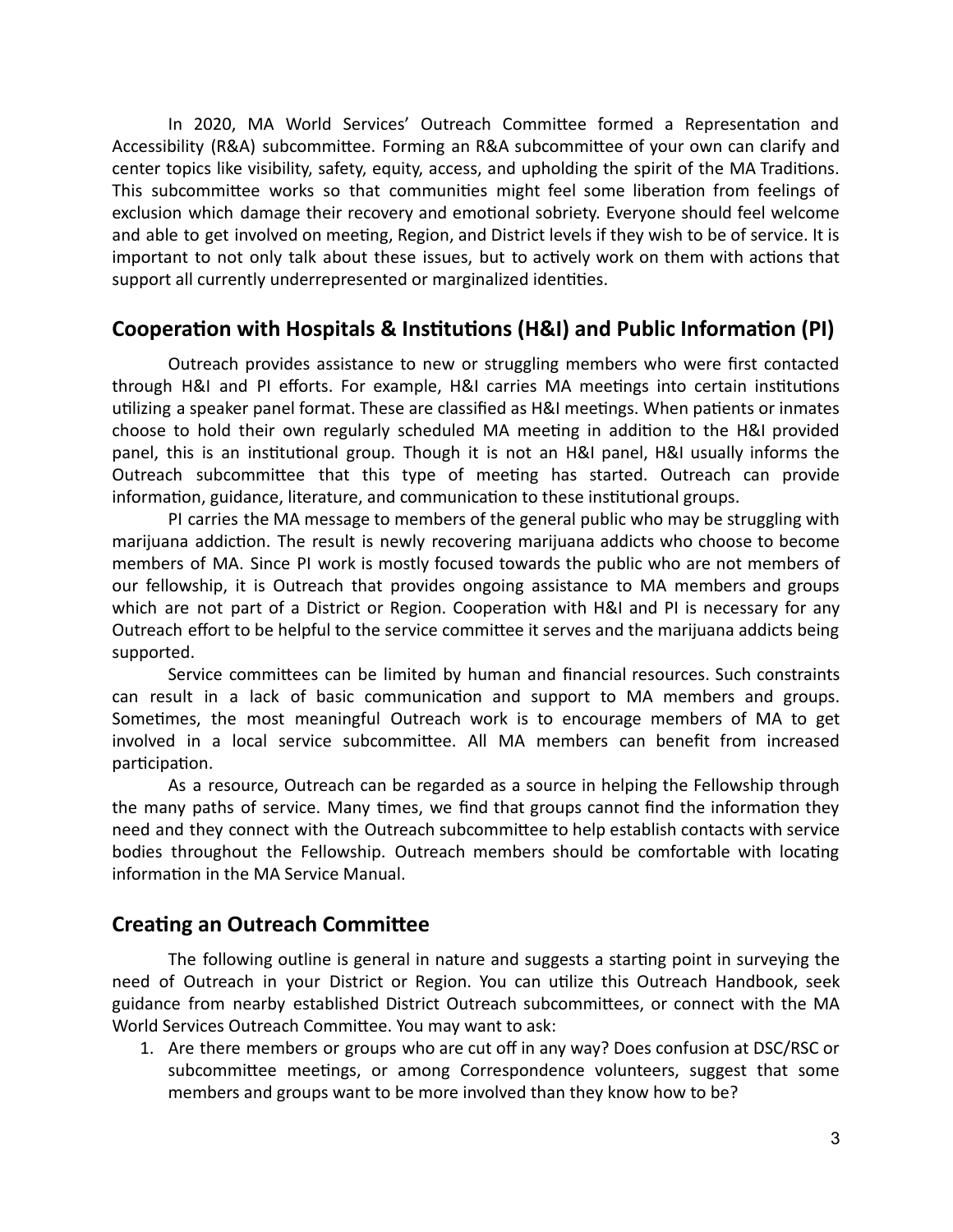2. If a need is expressed, would Outreach address such concerns? Are volunteers and financial resources available?

With support from your District, form an Outreach subcommittee. Set a regular time and place for the meeting and have this Outreach Handbook available.

- $\triangle$  At your first meeting, choose a chairperson to represent the committee at DSC meetings. A chairperson should have a suggested 6 months clean and sober time and a desire to commit to the position for at least 6 months.
- $\triangle$  Request contact information for all meetings in your District/Region, especially Group Service Representatives (GSRs), from the DSC/RSC secretary.
- $\triangle$  Once communication has been established with meetings, assign tasks to address various needs that meetings may have.
- ❖ Report progress and problems at each regularly scheduled DSC/RSC meeng.
- ◆ Maintain communication with the World Services Outreach Committee and share success stories and/or materials so others may borrow from your experience.
- ❖ Present information to members to encourage participation in an Outreach subcommittee, then bring the results to the DSC/RSC meeting.

Taking the time to engage GSRs and their meeting members to participate can promote success for that meeting/group, provide them with a connection to the District/Region and World Services, and ultimately grow your committee. Announcements can be made when visiting each meeting, focusing on the practical aspects of activities and growing connections between meetings in the District/Region. Any information shared should stay within the MA Traditions.

#### <span id="page-4-0"></span>**Doing the Work**

One way your committee can perform Outreach and provide information about the committee is by visiting groups, which can be done in teams. Prioritize visiting groups that are known to be struggling or are not represented at the DSC/RSC.

While visiting groups, teams can provide information to trusted servants and other group members about:

- ❖ Fundraising and fellowship
- ❖ Growing attendance at smaller meetings
- ❖ Other District/Region subcommittee's activities
- ❖ Best practices from other meetings
- ❖ Registering with MA World Services

It is important in Outreach visits to remain respectful of the autonomy of each group and to not disrupt the normal flow of the meeting. If the meeting wishes to be listed with MA World Services, they can fill out the "List a New Meeting" form at the World Services website.

#### **STARTER KITS & OTHER MATERIALS FOR NEW GROUPS**

The Outreach committee can offer resources like books, pamphlets, and sobriety chips. Familiarizing yourself with available resources on the World Services website, A New Leaf